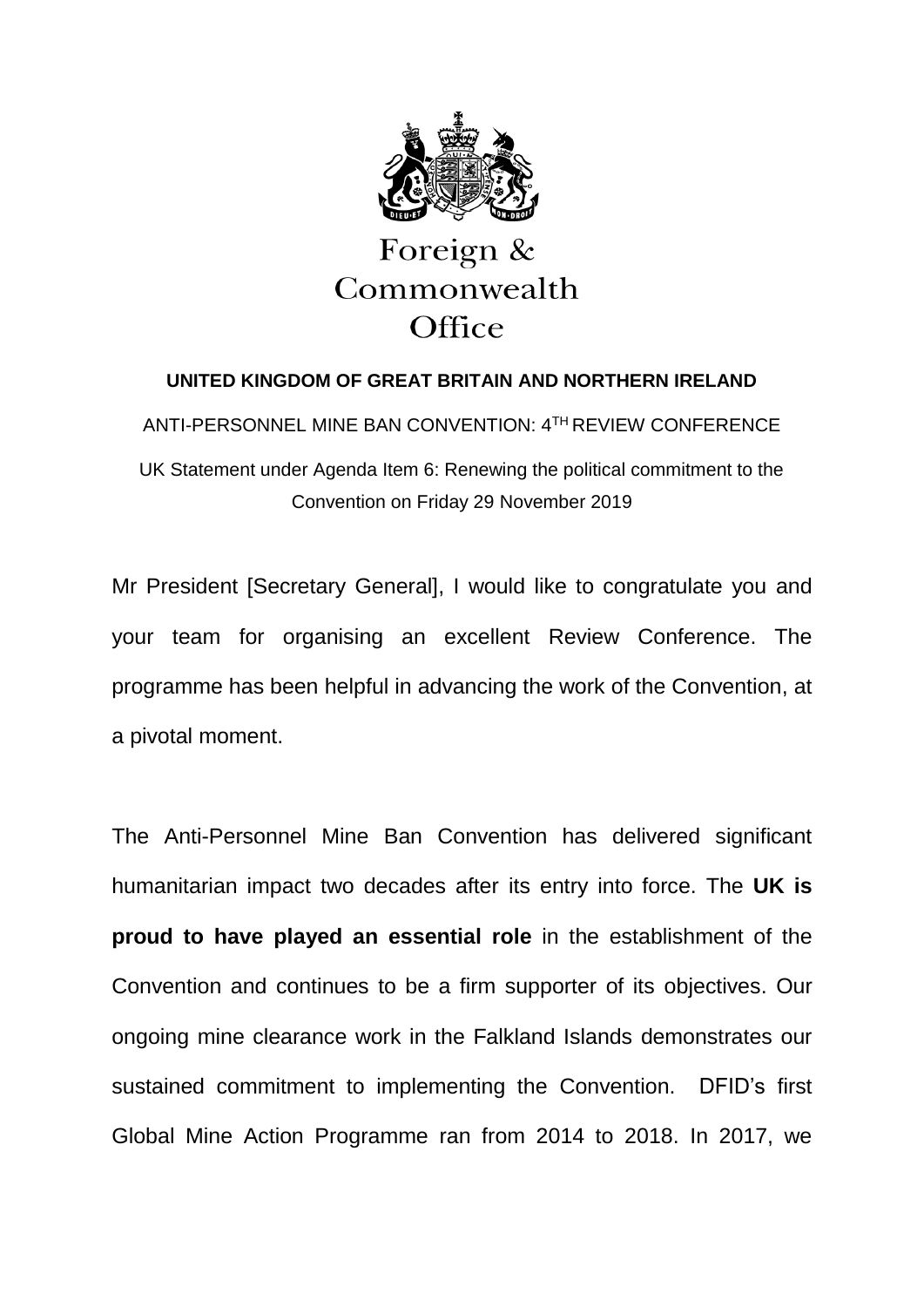announced GMAP2, investing £100 million over three years in 15 countries. Our programmes focus on supporting countries where the greatest number of people continue to suffer the effects of landmine contamination. Since 2014, this Programme has released over 270 million square metres of land.

However, there is more to do. We agreed in Maputo that we would work towards a mine-free world by 2025. In Oslo, we have renewed that commitment and must redouble our efforts to achieving it.

Mr President,

Central to achieving this goal is to **accelerate progress on clearance**, so there are no new victims of landmines. For our part, the UK will continue to prioritise and invest in landmine and ERW clearance, associated mine risk education and building national capacity and capability.

If we are to achieve our goal, we must **increase funding**. Donor funding for mine action has fluctuated significantly over the last ten years. Mine impacted states, as well as new and existing donors need to make a concerted effort to identify the most effective ways to work together to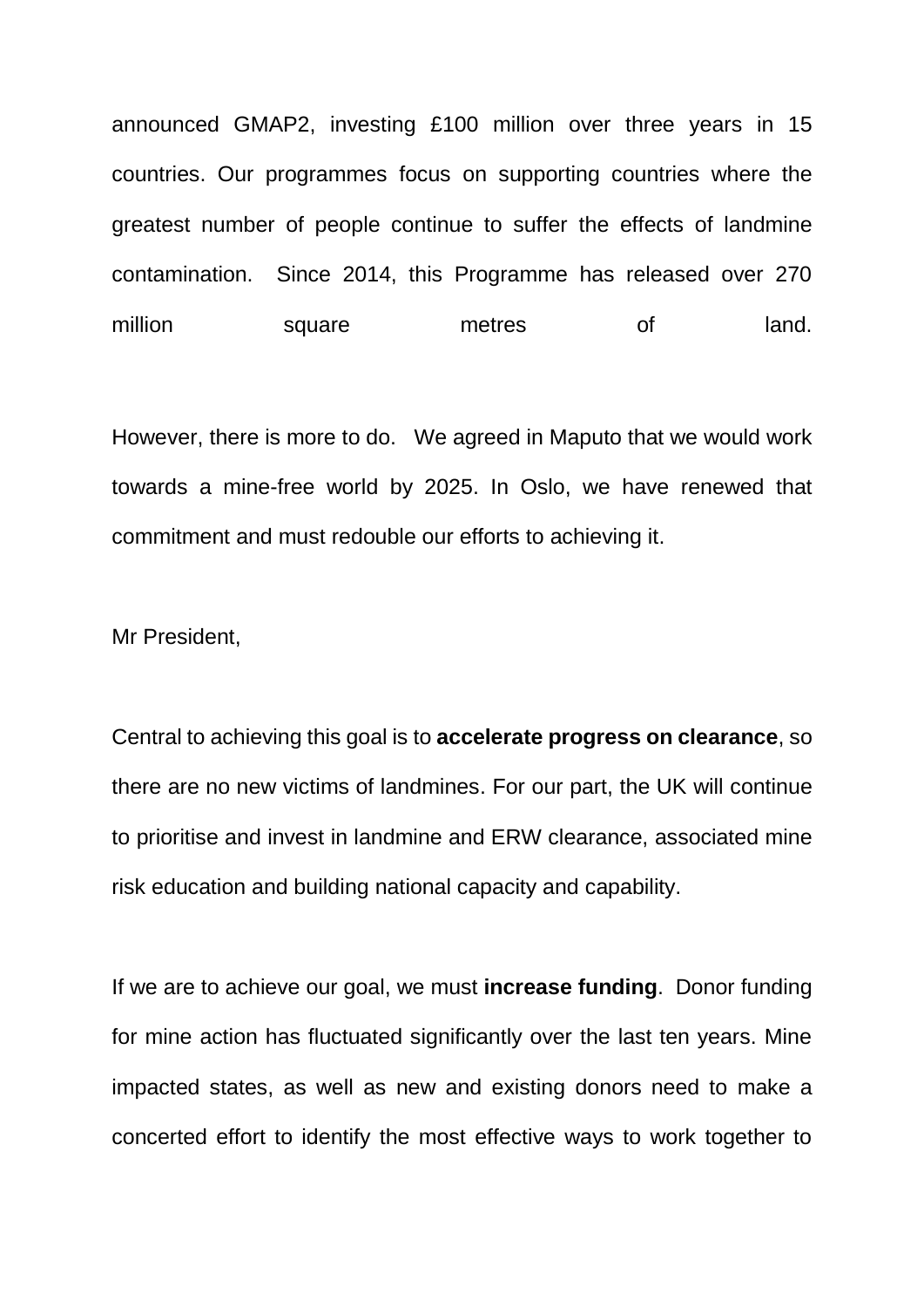deliver the necessary resource. But we also need to consider options to generate new funding. The UK strongly supports recent proposals to explore a wide range of alternative funding mechanisms, as a way to ensure long-term, sustainable funding.

This Review Conference has also highlighted some **new and emerging challenges** that we must be ready to address over the next five years.

To deliver the Mine Free 2025 goal, we will need to step up our efforts on clearing new IED contamination, while also continuing efforts to clear the legacy contamination from previous conflicts. The Convention already creates distinct obligations **to clear anti-personnel mines of all types, including mines of an improvised nature**. We need to continue to address this as an operational clearance issue and consider technical innovation where necessary.

We also recognise the importance of providing high quality support to mine victims. We continue to believe that **integrated support for mine victims** through broad health, social and economic development programmes is the most effective, efficient and, importantly, sustainable approach to address the long-term needs of victims.